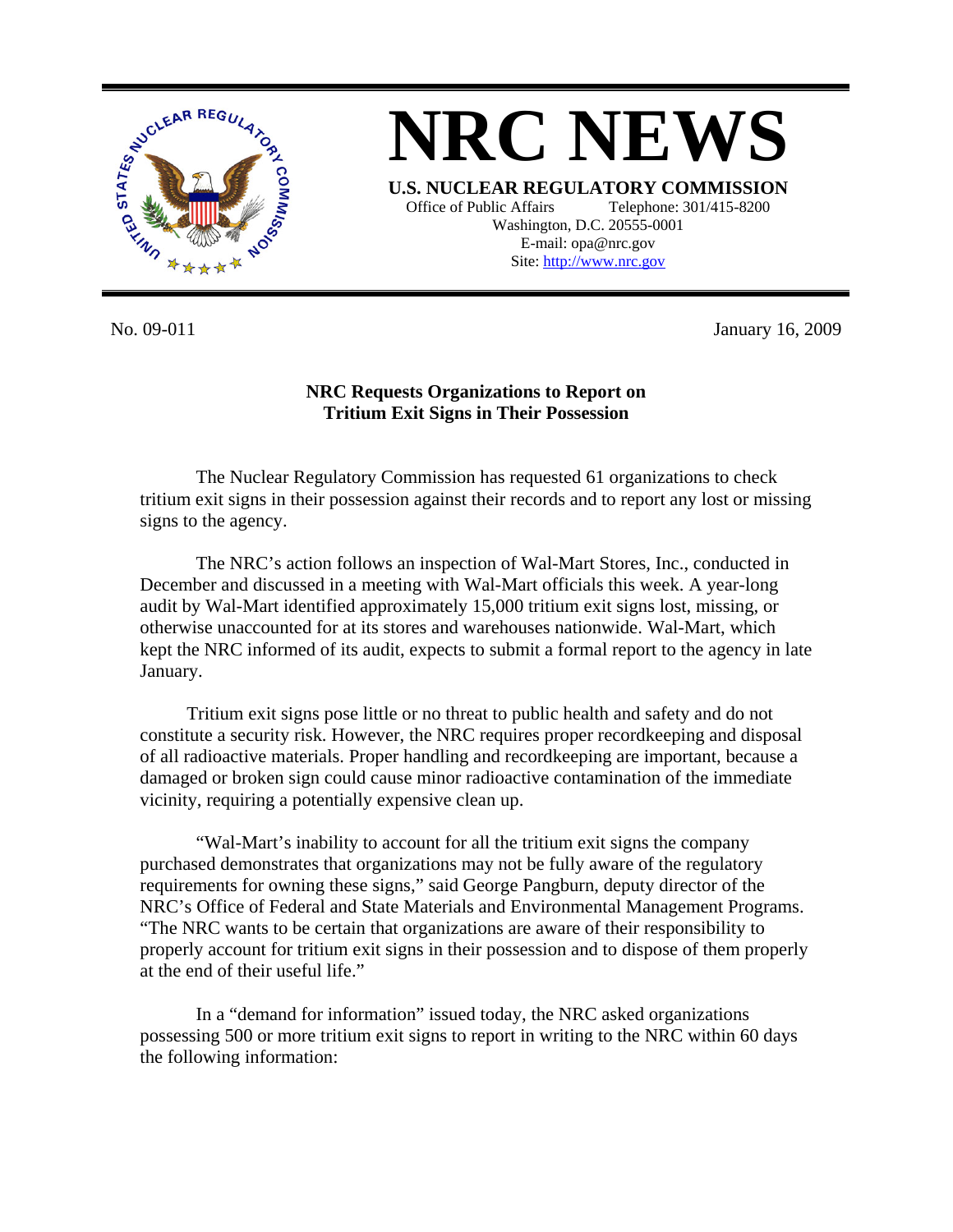- An explanation of how the organization ensures compliance with regulatory requirements applying to the possession, transfer and disposal of tritium exit signs the organization has acquired;
- A confirmation of the total number of signs possessed, and whether this matches the number in the organization's records;
- The reasons for any discrepancies, and actions taken or planned to locate any missing signs;
- Actions taken or planned to prevent future losses.

The organizations receiving the demand for information were identified through the NRC's General License Tracking System, which contains information filed by device manufacturers regarding initial distribution of the signs. The organizations include large retail store chains, churches, federal and state agencies, school districts and universities, among others.

 The signs are considered "generally licensed devices," because they are inherently safe enough to be handled or used by anyone with no radiation training or experience. Although purchasers – known as "general licensees" – do not need authorization from the NRC or a state regulatory agency to possess the signs, they are subject to certain regulatory requirements regarding handling, transfer or disposal of the signs. They are also subject to NRC or state inspection and enforcement action (including fines) for violating those requirements.

 From 2001 through 2007, Wal-Mart purchased approximately 70,000 tritium exit signs to install in its stores and warehouses. Last year, after discovering some signs were missing, the company initiated an audit of all its facilities. The NRC and its Agreement States (the 35 states that regulate radioactive materials under agreements with the NRC) have been kept informed of Wal-Mart's progress in its audit. The company is now in the final stages of removing tritium exit signs from its facilities and returning them to the manufacturers in accordance with NRC regulations for proper disposal.

 The NRC reminded manufacturers and general licensees of the regulatory requirements for tritium exit signs in a Regulatory Issue Summary [\(RIS 2006-25\)](http://www.nrc.gov/reading-rm/doc-collections/gen-comm/reg-issues/2006/ri200625.pdf) issued in December 2006. The requirements are also spelled out in NUREG-1556, Consolidated Guidance for Materials Licensees, Volume 16, [Appendix L.](http://www.nrc.gov/reading-rm/doc-collections/nuregs/staff/sr1556/v16/#_1_56) More recently, the NRC posted a [Fact Sheet](http://www.nrc.gov/reading-rm/doc-collections/fact-sheets/fs-tritium.html) on tritium exit signs on its Web site.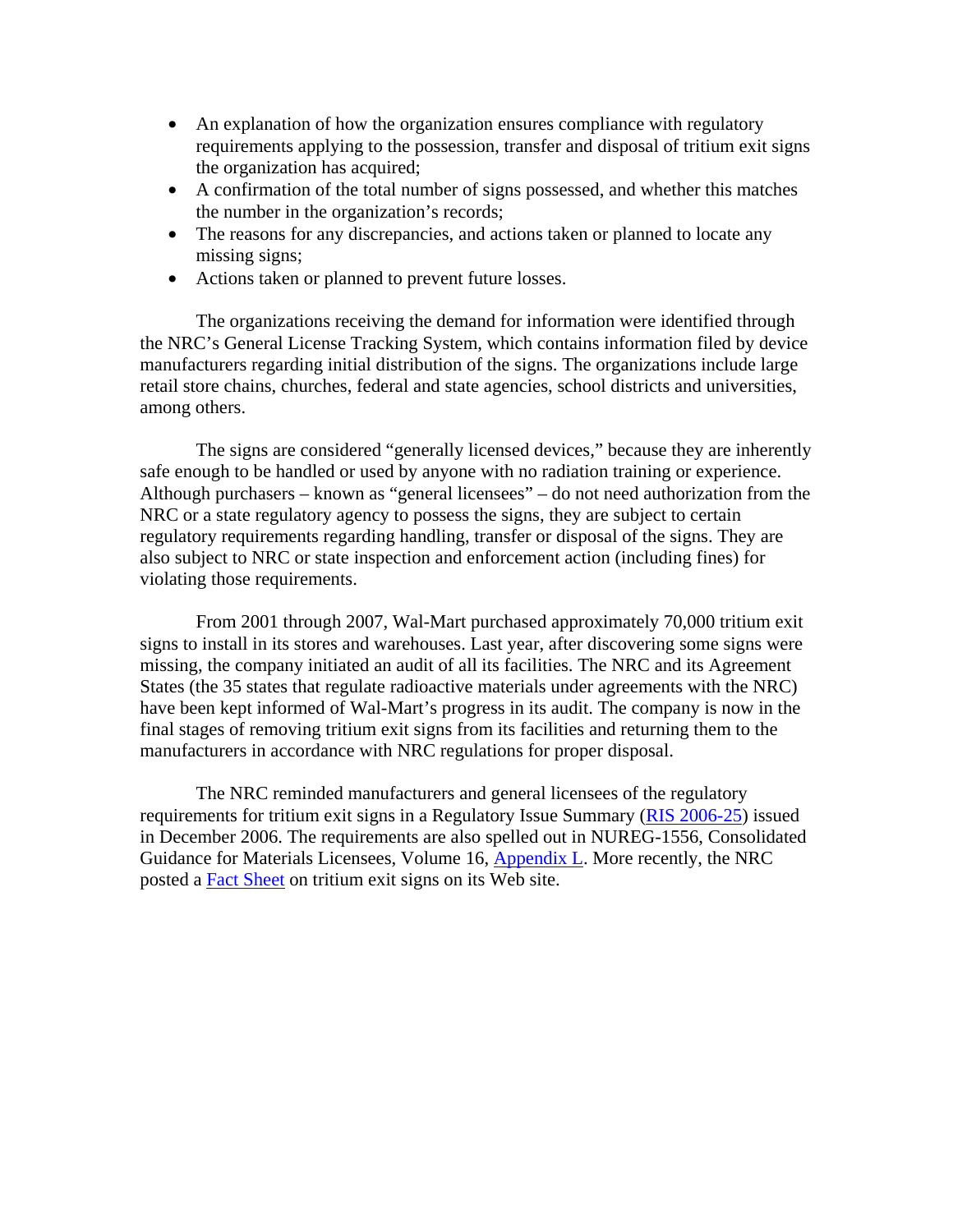## **Organizations Requested to Report on Tritium Exit Signs in Their Possession**

Air Cruisers Co., Wall, N.J. Alton Iron Works, Inc., Windsor, Conn. Alyeska Pripeline Service Company, Anchorage, Alaska AMC Theaters, Kansas City, Mo. American Airlines, Dallas, Texas AMR Corporation, Fort Worth, Texas Anchorage School District, Anchorage, Alaska Atlantic Aviation, Plano, Texas Avon Community Schools Corp., Avon, Ind. Bed, Bath & Beyond, Union, N.J. Boeing Co. Corporate Offices, Chicago, Ill. BP Exploration Alaska, Anchorage, Alaska Brigham Young University, Provo, Utah Bristol-Myers Squibb Co., New York, N.Y. Church of Jesus Christ of Latter Day Saints, Salt Lake City, Utah Defense General Supply Center, Richmond, Va. Department of the Air Force, USAF Radioisotope Committee, Bolling AFB, Washington, D.C. Department of the Army, Army Material Command, Ft. Belvoir, Va. Department of the Navy, Chief of Naval Operations, Navy Radiation Safety Committee, Washington, D.C. Department of Veterans Affairs, Veterans Health Administration, Little Rock, Ark. Conn. Calif. Mass.

Dominion Virginia Power, Richmond, Va.

Dupont, Wilmington, Del. Eli Lilly, Indianapolis, Ind. Essex County Correctional Facility and Sheriff's headquarters, Middleton, Mass. Federal Corrections, Washington D.C. Federated Retail Holdings, Inc., St. Louis, Mo. Feldman Electric, New Cumberland, Pa. Franklin Electric Co., Bluffton, Ind. Giant Food, Landover, Md. Goodrich Corp., Charlotte, N.C. Helicopter Support Inc., Trumbull, Herb Stevens Labor & Industry Building, Trenton, N.J. Hilton Hotels Corp., Beverly Hills, Home Depot, Atlanta, Ga. Honeywell International, Inc., Morristown, N.J. Isolite Corp., Berwyn, Pa. MEMC Electronic Materials, Inc., St. Peters, Mo. Middlebury College, Middlebury, Vt. Mount Holly Center, Lumberton, N.J. NASA, Washington, D.C. Nassau Electric, West Collingswood Heights, N.J. National Amusements Corp., Dedham, New Jersey Association of School Administration, Trenton, N.J. Northwest Airlines, Inc., Eagan, Minn. Outrigger Hotel, Honolulu, Hawaii Pacific Electric Sales Agency, Honolulu,

Hawaii